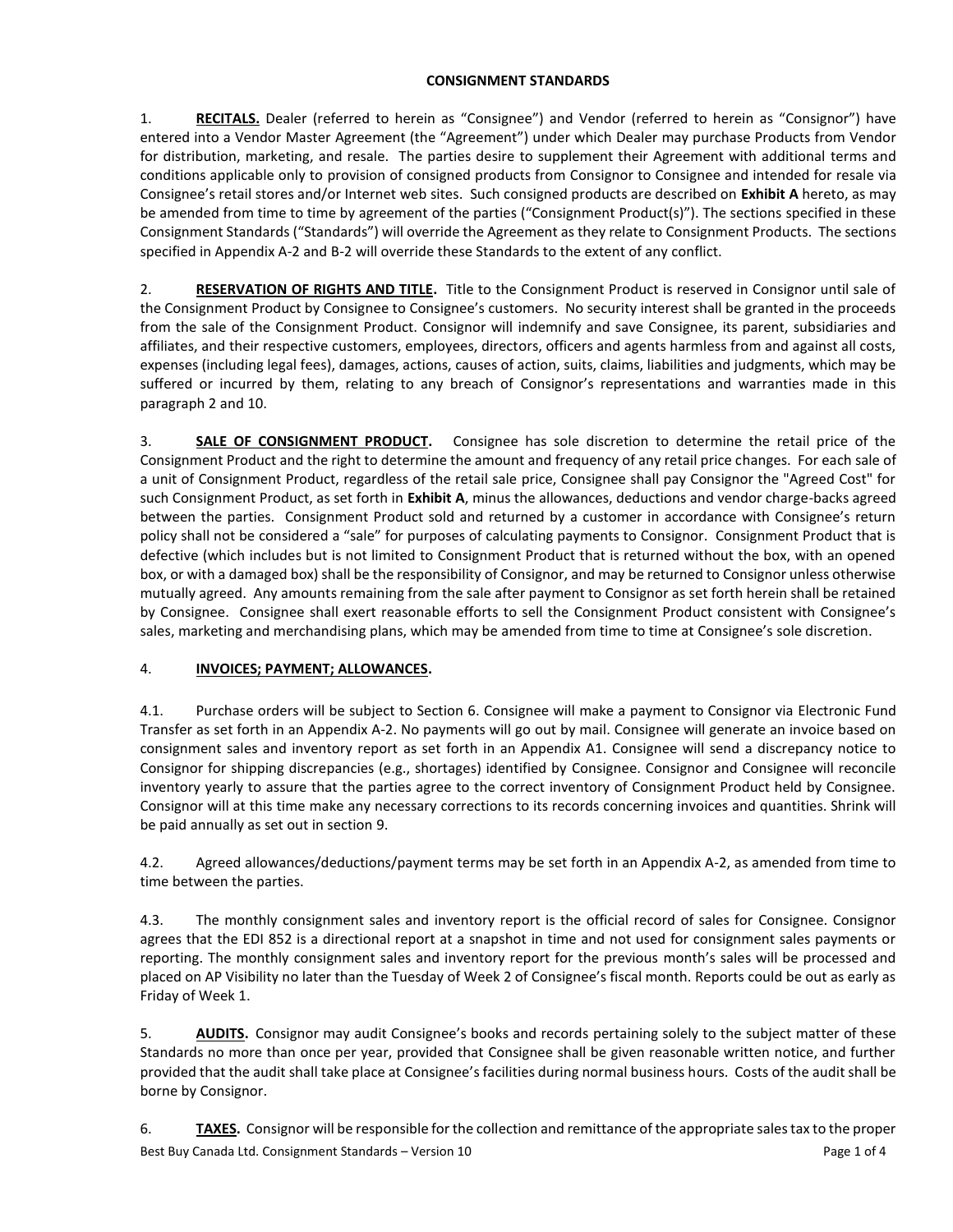taxing authorities.

7. **SHIPMENTS.** Consignor will ship the Consignment Product to Consignee's designated shipping address (e.g., distribution centers and/or stores) at Consignor's risk and expense. Consignor shall be responsible for making shipping arrangements, scheduling, tracking, proof of delivery, tracing, and obtaining insurance for loss or damage while Consignment Products are in transit, and filing freight claims for loss and/or damage. If expedited shipment becomes necessary, in the reasonable opinion of both parties, due to the fault or delay of Consignor, then Consignor shall pay the costs of such expedited shipments to either Consignee's distribution centers or via drop ships to Consignee's stores, as requested by Consignee. If expedited shipment becomes necessary, in the reasonable opinion of both parties, due to the fault or delay of Consignee, then Consignor agrees to ship product, freight collect, to either Consignee's distribution centers, or stores via drop ship, as requested by Consignee. Consignee shall then charge back Consignor the difference between the standard ground shipping costs and the expedited shipping costs. The carrier (not Consignor) shall invoice Consignee in this latter freight collect situation. Consignor agrees not to include freight charges on any invoices under any circumstances.

8. **RETURN OF GOODS**. Consignee has 100% return rights with respect to the Consignment Product, whether in cases of defectives, obsoletes, slow-moving Consignment Products, upon termination, or otherwise. Consignor agrees to arrange and pay for return shipments. Notwithstanding the foregoing, the undersigned Consignee reserves the right to return, at Consignor's expense, any Consignment Products for which a claim is made that alleges that the Consignment Products (1) infringe any alleged patent, design, tradename, trademark, copyright, right of privacy, or any other tangible or intangible property rights, or (2) are not manufactured, packaged and labeled in accordance with best industry standards and/or all applicable laws, ordinances, rules and regulations by governmental departments, bodies and agencies governing and/or restricting the receipt and sale of Consignment Products by the undersigned Consignee, or (3) have caused injury to person or property. In addition, Consignor agrees to pay the cost of return shipments of substantially defective product. In all cases, Consignor agrees to provide a return authorization ("RA") within 48 hours of request.

## 9. **FURTHER OBLIGATIONS OF CONSIGNEE.**

9.1 Shrink. Consignee shall make an annual payment to Consignor at the most recent Agreed Cost per unit for any loss or damage to the Consignment Products that occurs while they are under Consignee's control less any applicable discounts, allowances or other valid off set amounts, while such Consignment Products are in the care, custody, and control of Consignee upon signed settlement and reconciliation of account, which settlement and reconciliation to occur on an annual basis from the signed contract date, unless otherwise mutually agreed upon by the parties. Notwithstanding the foregoing, Consignee agrees to use commercially reasonable efforts to protect and preserve the Consignment Products that are in the care, custody or control of Consignee, wherever located.

9.2 Risk of Loss. Consignor will maintain all-risk property insurance in an amount adequate to fully insure all Consignment Products in the care, custody or control of Consignee, wherever located, in an amount not less than the greater of \$5 Million or the maximum inventory amount anticipated to be held by Consignee.

10. **FURTHER OBLIGATIONS OF CONSIGNOR.** Consignor represents and warrants that Consignor has full title to the Consignment Product, free and clear of all liens, charges and other encumbrances.

11. **CONSIGNOR-CONSIGNEE RELATIONSHIP.** The parties do not intend to form a partnership or joint venture, principal-agent, employer-employee, or any other relationship other than that of consignor-consignee, and, where appropriate, licensor-licensee. It is fully understood that each party will exercise full power and authority, except for as specifically provided otherwise in writing and signed by both parties, to select the means, method and manner of performing all obligations required under these Standards. Except as provided herein, neither party will have any right or authority and will not attempt to enter into any contract or commitment, or incur any debt or liability of any nature in the name of or on behalf of the other party.

12. **TERM; TERMINATION.** These Standards may be terminated pursuant to the terms of the Agreement. These Standards shall automatically terminate upon the termination of the Agreement. Termination shall not affect the parties' respective outstanding obligations including the terms of the Agreement.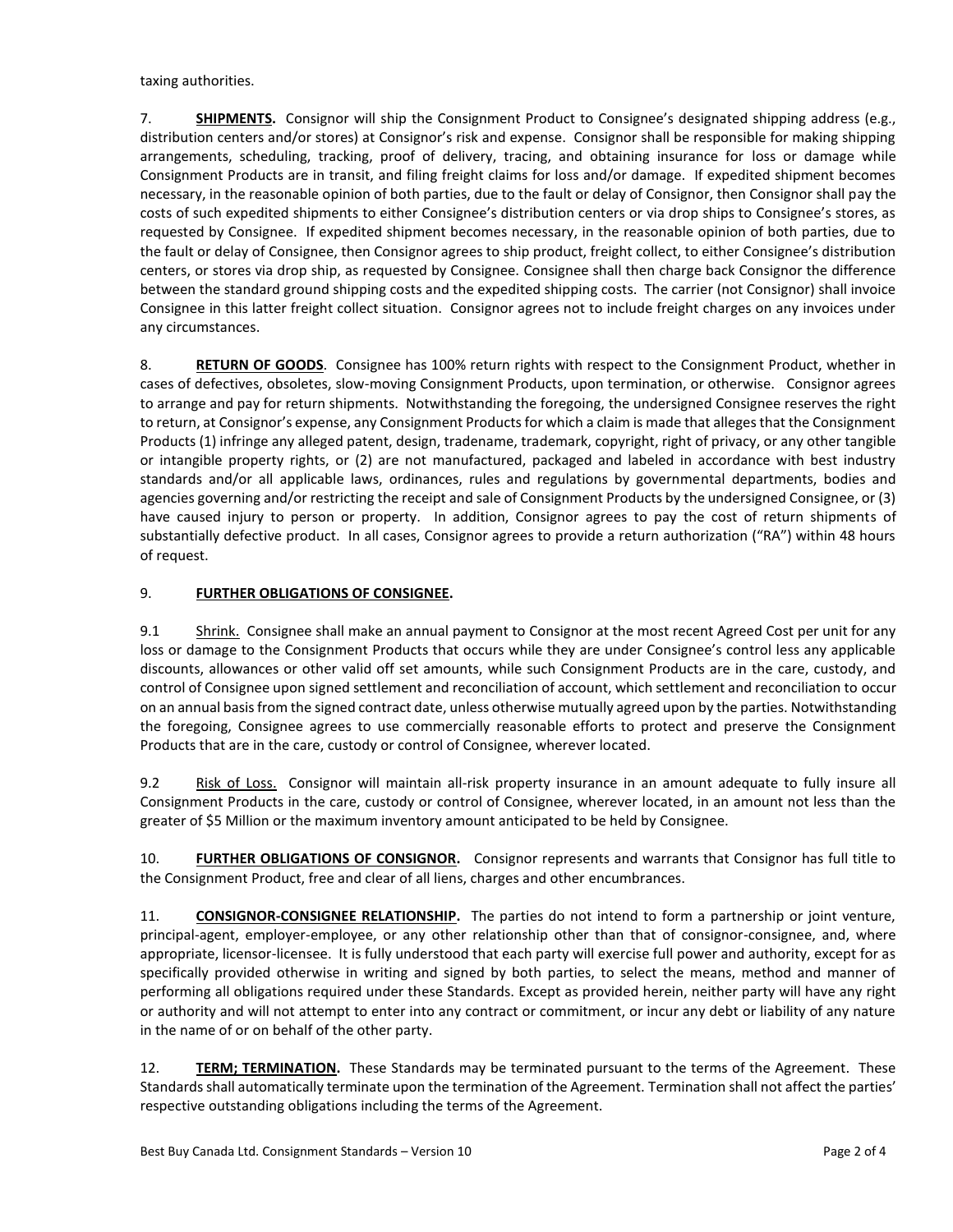Upon termination of these Standards, the parties will wind up their consignment relationship by conducting an account reconciliation to reach a final settlement. In the event Consignee's records reflect a debit balance with Consignor (defined as any amount owed by Consignor to Consignee), Consignee may (i) hold the Consignment Products as collateral until Consignor makes payment to Consignee; or (ii) if Consignee elects to purchase the remaining inventory of Consignment Product, deduct the debit balance amount from the amount payable to Consignor. Notwithstanding the foregoing, upon termination of these Standards, Consignee may, at its option, (i) purchase the remaining Consignment Product in its possession (and negotiate in good faith for obtaining price protection), or (ii) return all or some of the Consignment Product to Consignor at Consignee's expense.

### 13. **CONVERSION OF INVENTORY.**

If the parties agree to convert existing non-consignment inventory in Consignee's possession to Consignment Product inventory, the Consignor shall purchase from the Consignee all such inventory converting to consignment. On the Conversion Date (defined below), all inventory on hand ('Consignment Inventory') in Consignees possession, for the agreed product SKUs, will be converted to the Consignor (i.e. title to the Consignment Inventory shall be transferred from Consignee to Consignor). The Consignor shall pay to Consignee the Purchase Price (defined below) for the Consignment Inventory on hand as of the Conversion Date, plus applicable taxes. The month following the Conversion Date, the monthly sales and inventory report will be available on the AP Visibility and include the conversion of the Consignment Inventory.

Prior to the Conversion Date, Best Buy must implement a blackout period of not less than 15 days. During the blackout period no new purchase orders can be created and all open purchase orders must be received prior to the Conversion Date. If the purchase orders will not be received by the Conversion Date, they must be cancelled. Furthermore, all RTVs must be in a shipped status in the Consignee's system and all BOLs (pallets) must be shipped. If the foregoing requirements are not met prior to the Conversion Date, then conversion of Consignment Inventory will be delayed to the next fiscal month; with the same 15 day blackout period in place.

Upon termination or expiration of these Standards, if the parties agree to convert existing consignment inventory into non-consignment inventory, the parties shall make this conversion effective on the first day of Consignee's fiscal month.

"Conversion Date" means the fiscal month date mutually agreed between the parties for the purchase of the applicable Consignment Product inventory by the Consignor from the Consignee (and the applicable transfer of title to such inventory) which such date must be effective on the first day of Consignee's fiscal month.

"Purchase Price" shall be the applicable unit price for all products included in the Consignment Inventory multiplied by the number of units for each product included in such Consignment Inventory. The unit price shall be the current unit cost in Consignee's system.

14. **ENTIRE AGREEMENT.** These Standards, and the accompanying exhibits, contains all the terms and conditions with respect to the consignment of the Consignment Products specified herein. These Standards and any documents referenced and incorporated herein, as they may be amended in writing by Dealer from time to time upon notice to Vendor. The parties may from time to time amend the description of products and Agreed Cost terms contained on **Exhibit A**, without necessarily reducing the same to a writing signed by both parties.